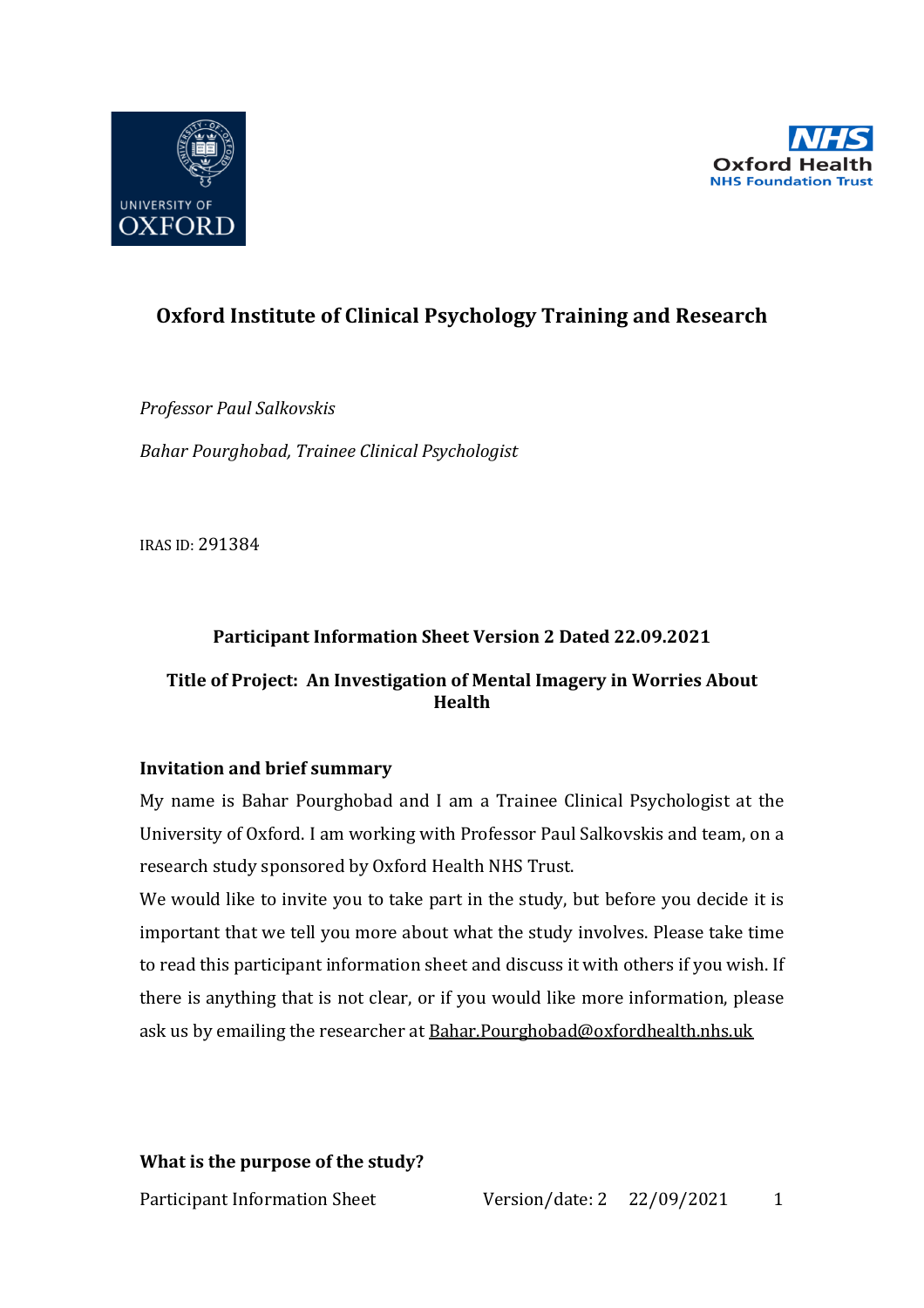Everyone at some point in their lives will worry about their health. For most people these worries will decrease and disappear, but for some people despite medical reassurance their worries continue. Recent research shows that individuals who worry excessively about their health can experience mental images about future health concerns. Therefore, this study aims to investigate the way in which such mental images affect worries about health.

# **Who can take part?**

This study is open to anyone over the age of 18, who would identify themselves as any of the following groups:

- 1. Consider themselves to be anxious or worried about their health
- 2. Consider themselves to have obsessive-compulsive disorder (OCD)
- 3. Consider themselves as to have neither problem and not currently seeking treatment for any mental health difficulties

All participants are required to have access to a computer, tablet or mobile phone as the study will take place online

In some instances, you have been provided with this information sheet if you identify with one of the above groups. This study aims to include 90 participants.

#### Do I have to take part?

No, taking part is completely voluntary. You have the right to withdraw at any point during participation. If you have been provided this information sheet via an NHS mental health service, your decision about taking part in this study will not have any impact on your routine care.

#### **What will happen to me if I decide to take part?**

After reading the information sheet you are given at least 48 hours to think about whether you would like to take part. Before making a decision, you can discuss the study with anyone you wish, and we will be happy to discuss it further with you.

Participant Information Sheet Version/date: 2 22/09/2021 2 If you decide to take part, we will arrange a suitable date and time to take your written consent and complete the study. All study activities are completed on a virtual appointment with Bahar Pourghobad (A Trainee Clinical Psychologist). On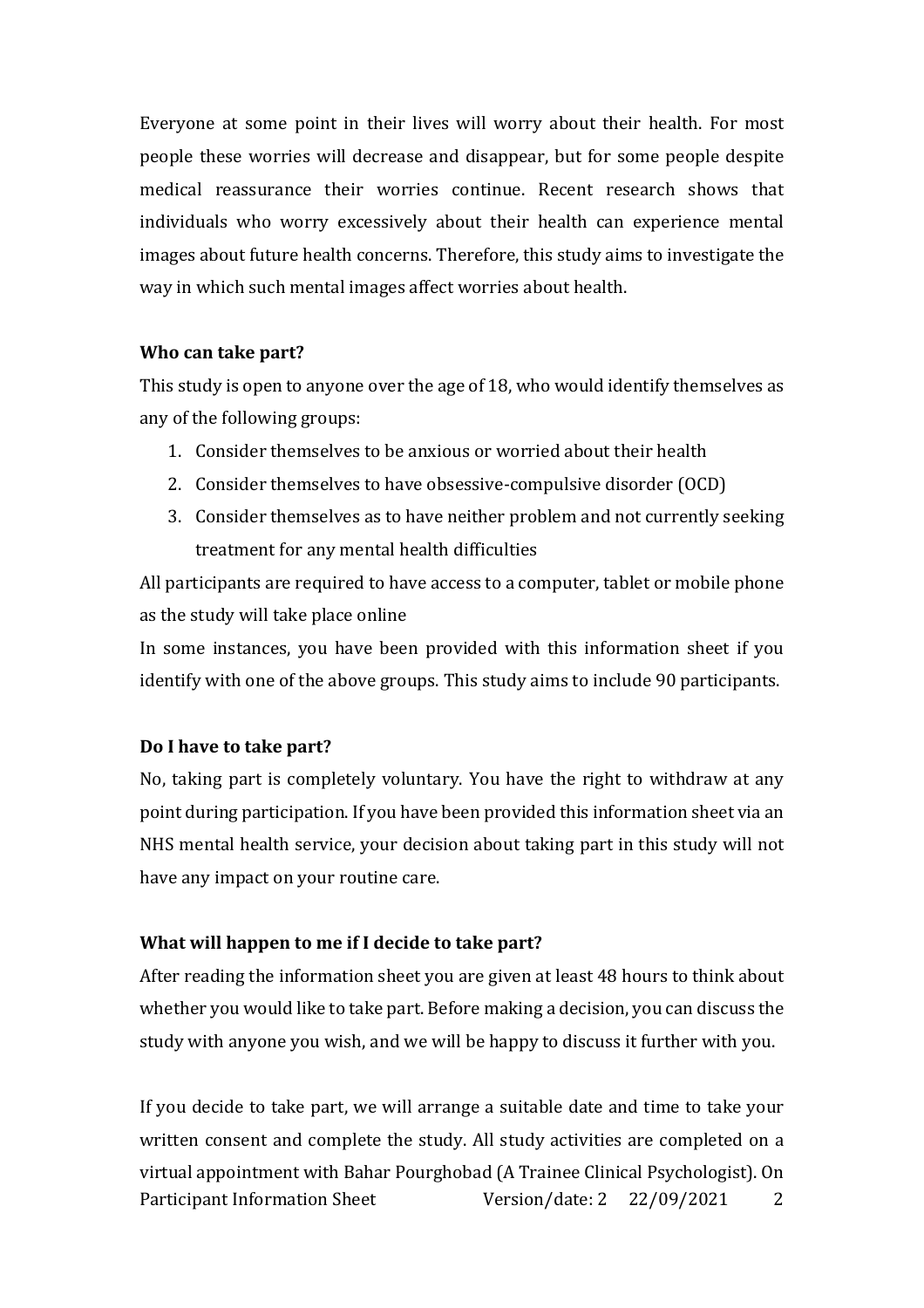the day of the study, you will complete a range of standardised questionnaires measuring mood, anxiety, and worries about health. You will then take part in tasks where you bring to mind (imagine) different mental images related to different topics. We will ask for your permission to voice record the part of the study when you are describing your experiences of mental images, but you can say no to this and still take part in the study. All study activities can take up to  $60$ minutes, with breaks if needed.

In acknowledgement of your time, we will also donate  $£2$  to your choice of charity Mind or Alzheimer's UK.

### **What are the possible disadvantages and risks of taking part?**

Taking part could take approximately between 60 minutes of your time (with breaks). Some of the tasks will involve thinking about your health worries and some people may find this upsetting. In the event of finding any of the tasks upsetting, you can take a break from the study and return to it later or withdraw from the study. We will also offer an optional relaxation task and contact details of services and third-party organisations that will be able to offer support and guidance. 

#### **What are the possible benefits of taking part?**

Participation in this study will inform our understanding of the role of mental imagery in worries about health, which could lead to improved and more effective treatment. 

#### **Will my General Practitioner (GP) be informed of my participation?**

No

#### How will we use your information?

Participant Information Sheet Version/date: 2 22/09/2021 3 We will store identifiable information about you (name and contact details) securely and safely. Identifiable information will be stored securely and permanently deleted within 12 months after the study has concluded. We store your identifiable information in case we need to send you the research findings.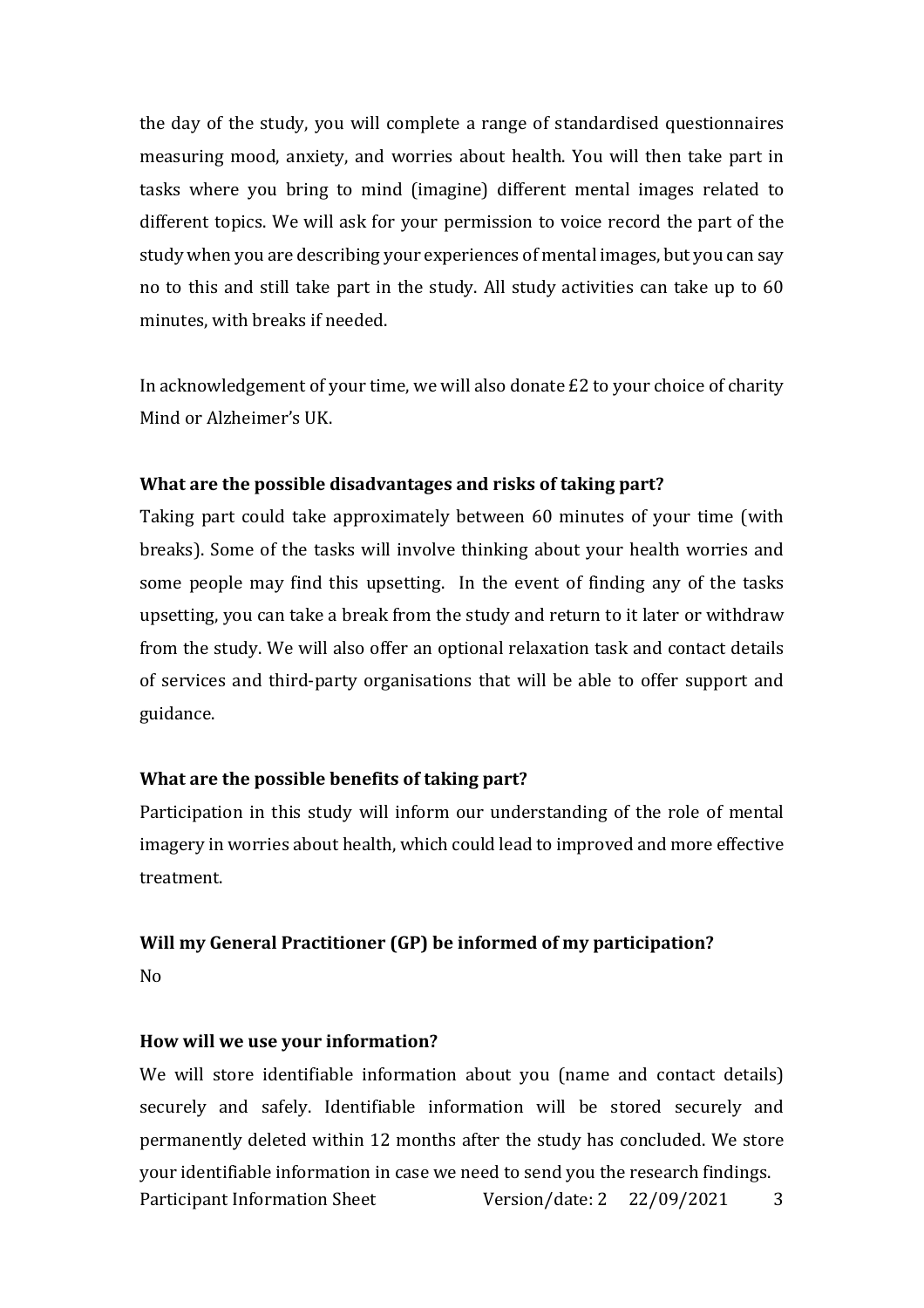As soon as you agree to take part in the study, you will be allocated a unique participant identification code. Only the research team has access to the database linking the participant identification numbers and identifiable information. This database will be stored securely and safely, and it will be permanently deleted before we transferer the anonymised research data for statistical analysis. Voice recording data will be deleted as soon as it in transcribed. The transcribed voice recording data will not include any identifiable information.

The research data will be made fully anonymised without any links to identifiable information, and we may store this on a registered open science archive. When we write our reports about the study no-one can work out that you took part.

# What are your choices about how your information is used?

You can stop being part of the study at any time, without giving a reason, and if requested we can delete any data collected about you prior to the point of anonymisation. After the data has been completely anonymised i.e. the link between you and your participant identification code is broken we will not be able to delete collected data.

We need to manage your records in specific ways for the research to be reliable. This means that we won't be able to let you see or change the data we hold about you

# Where can you find out more about how your information is used?

You can find out more about how we use your information

- at www.hra.nhs.uk/information-about-patients/
- our leaflet available from https://www.oxfordhealth.nhs.uk/privacy/
- by asking or contacting one of the research team Bahar Pourghobad (Bahar.Pourghobad@oxfordhealth.nhs.uk) or Professor Paul Salkovskis (paul.salkovskis@oxfordhealth.nhs.uk)
- by sending an email to Oxford Health Data Protection Officer at mark.underwood@oxfordhealth.nhs.uk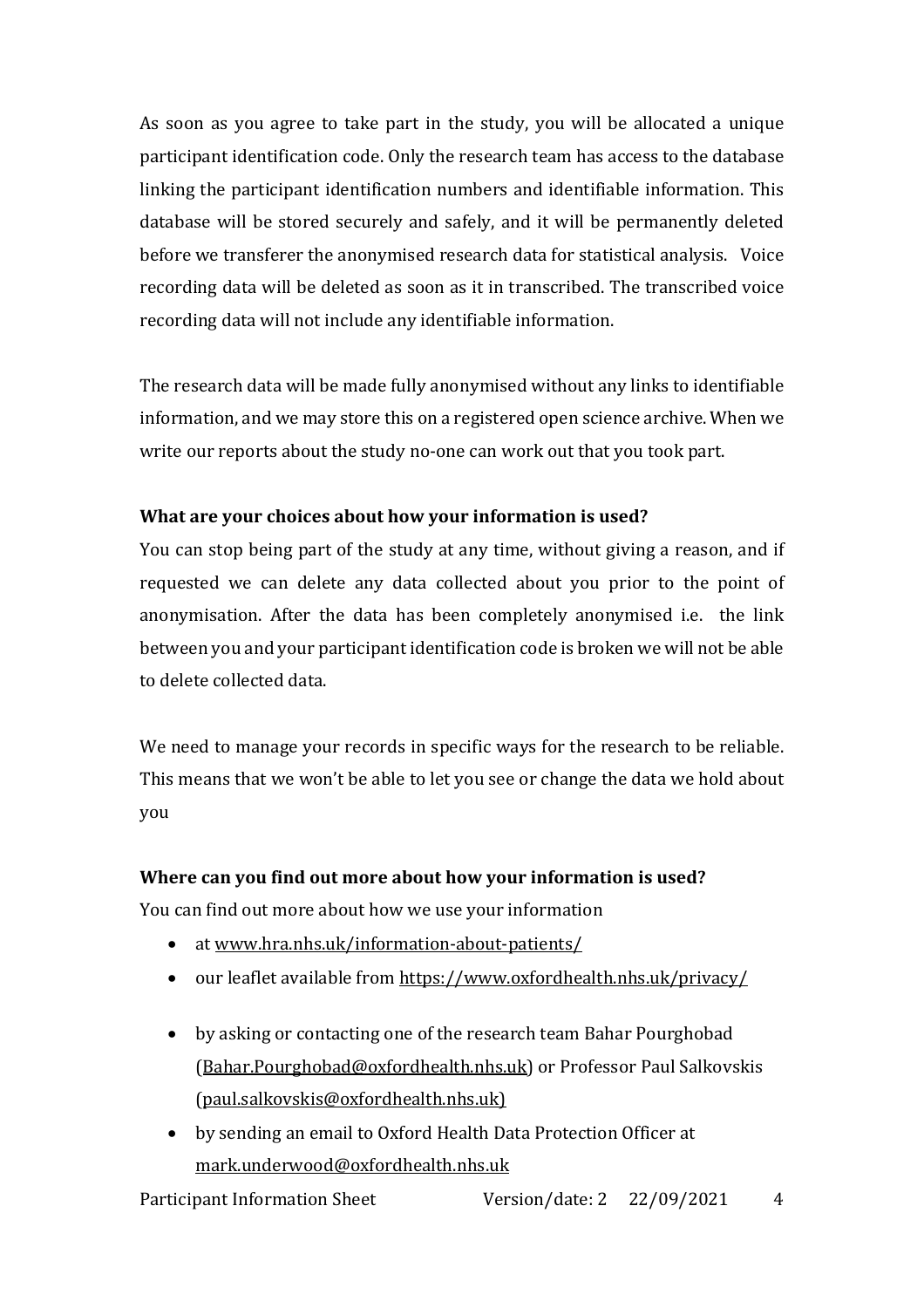If you wish to raise a complaint on how we have handled your personal data, you can contact our Data Protection Officer who will investigate the matter. If you are not satisfied with our response or believe we are processing your personal data in a way that is not lawful you can complain to the Information Commissioner's Office (ICO) (www.ico.org or 0303 123 1113).

# **What if there is a problem?**

Every care has been taken to ensure your safety during the course of the study. The risk of participants suffering harm as a result of taking part in this study is minimal.

If you have any concerns about the way you have been approached or treated during the study, please talk to your researcher - Bahar Pourghobad (Bahar.Pourghobad@oxfordhealth.nhs.uk) or Professor Paul Salkovskis (paul.salkovskis@oxfordhealth.nhs.uk) and we will do our best to answer your query. We will acknowledge your concern within 10 working days and give you an indication of how it will be dealt with.

If you are still unhappy, or if you wish to complain, please use the normal NHS complaints process. If you wish to speak to an independent body about any concerns or complaints about any aspect of the way you have been approached or treated during this study, you can do this through the Patient Advice and Liaison Service (PALS). PALS, Oxford Health NHS Foundation Trust, PALS Office. Warneford Hospital, Warneford Lane, Oxford OX3 7IX, Tel: 0800 3287971. E-mail: PALS@oxfordhealth.nhs.uk

# **I'm interested! How do I take part?**

If you would like to participate, please email the researcher (Bahar Pourghobad): Bahar.Pourghobad@oxfordhealth.nhs.uk

Thank you for taking the time to read this information sheet and for your interest in the project.

# For more information, please contact the research:

Bahar Pourghobad